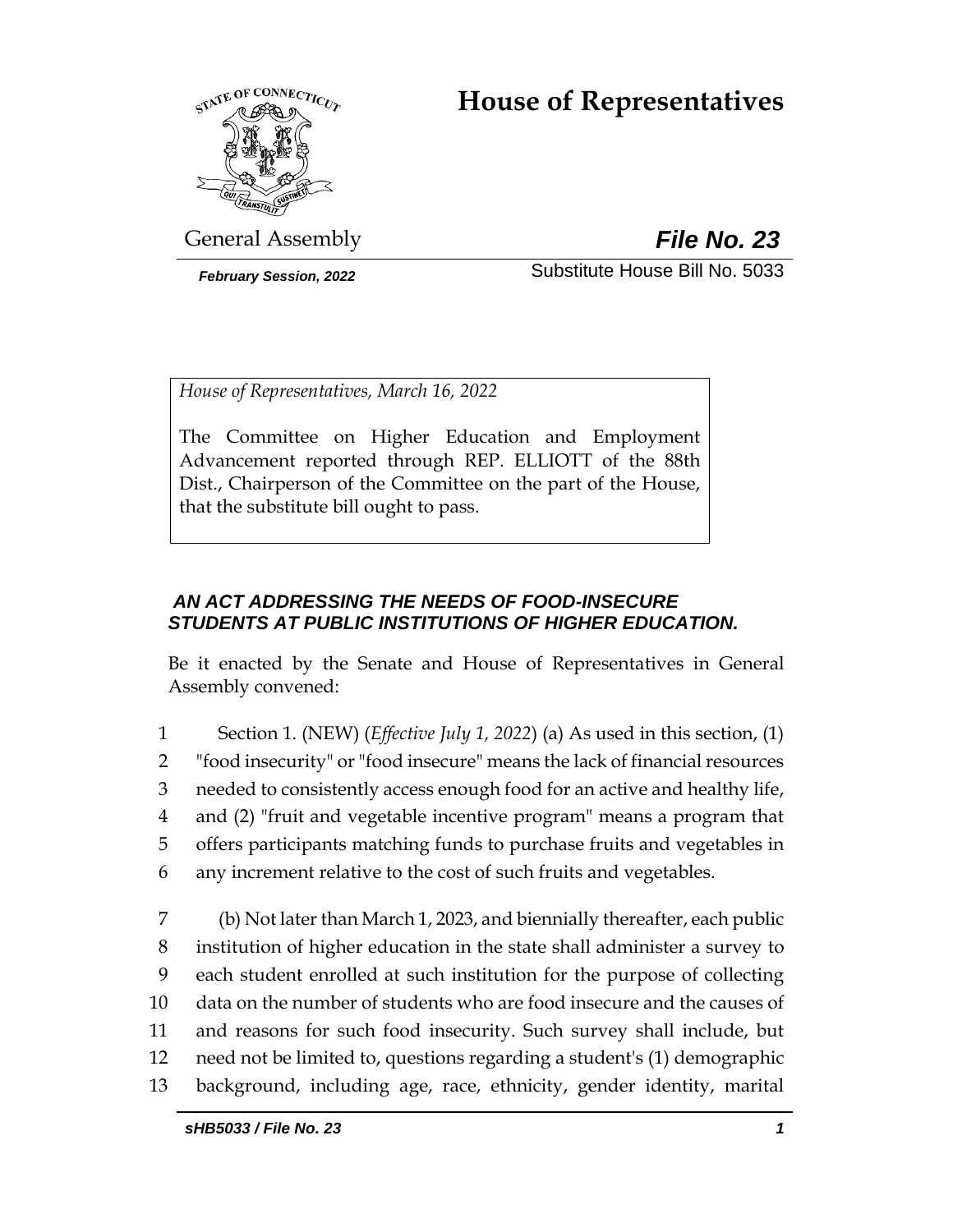status, income, education and employment; (2) specific barriers to food access; and (3) awareness or use of community or institutional resources to address food insecurity and any barriers to accessing such resources.

 (c) Not later than October 1, 2023, and biennially thereafter, each public institution of higher education shall evaluate any services and programs offered by such institution to address the needs of food- insecure students. Based on the results of the survey administered pursuant to subsection (b) of this section, each institution shall amend any existing services or programs or establish a new service or program to address the needs of food-insecure students. Such service or program may include, but not be limited to, (1) assistance and support for students to enroll in the supplemental nutrition assistance program pursuant to the federal Food and Nutrition Act of 2008, or any other state or federal program for nutrition assistance or financial aid, including programs for families, if such program is applicable to the student; (2) providing low-cost food or meal plan options on campus; (3) allowing students additional meals through additional card swipes on meal plans; (4) providing financial assistance or other financial student aid; (5) establishing or expanding a food pantry on campus; or (6) initiating a fruit and vegetable incentive program, or making such program available to students through agreement with a community nonprofit organization or governmental agency that provides such program. When amending or establishing any service or program pursuant to this subsection, each institution shall have the goal of providing such service or program to not less than ten per cent of the number of students identified as being food insecure in the survey administered pursuant to subsection (b) of this section.

 (d) Not later than January 1, 2024, and biennially thereafter, each public institution of higher education in the state shall submit a report, in accordance with the provisions of section 11-4a of the general statutes, to the joint standing committee of the General Assembly having cognizance of matters relating to higher education, regarding any food insecurities among the students at such institution, including, but not limited to, (1) results from the survey administered pursuant to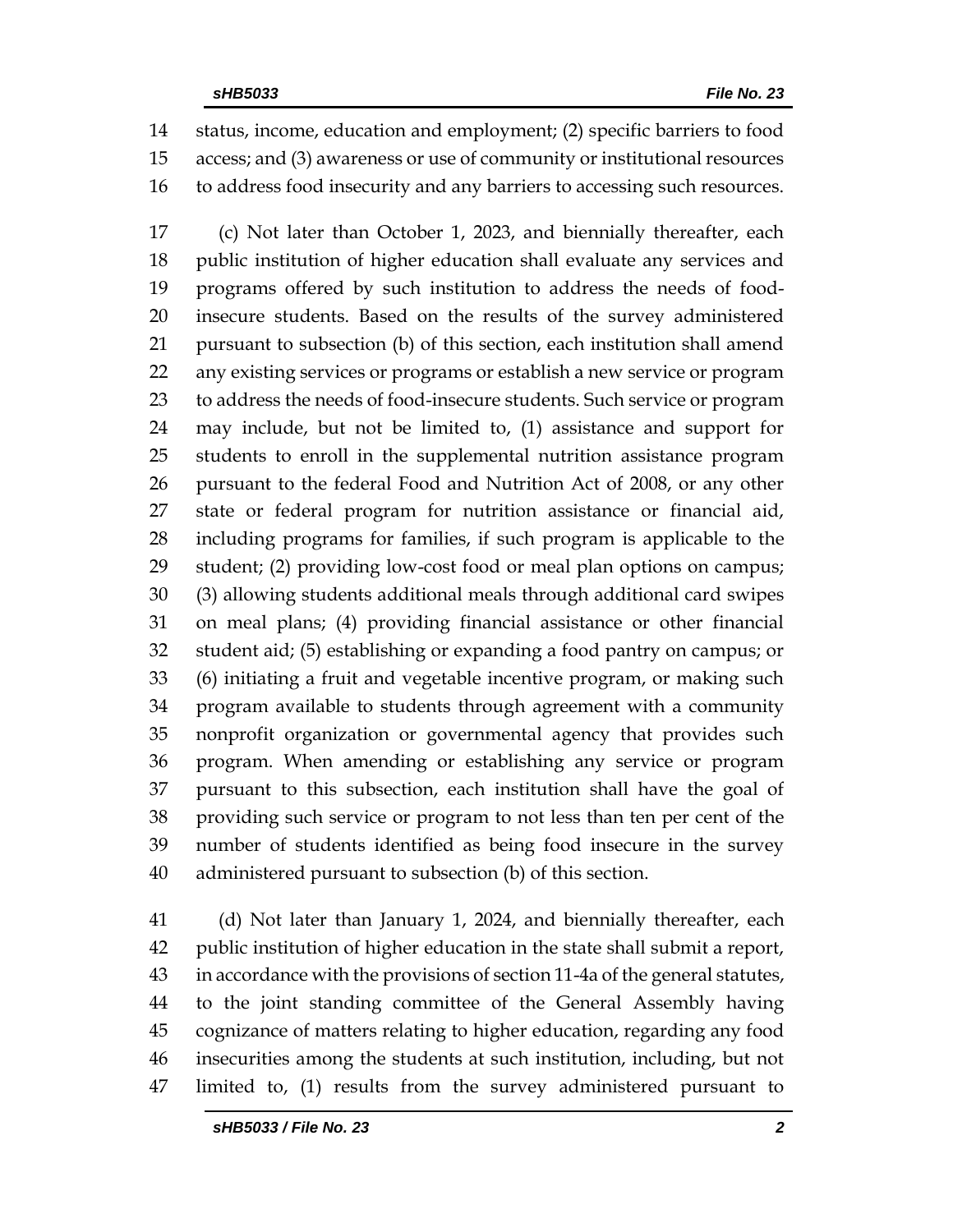subsection (b) of this section, (2) services or programs to address the needs of food insecure students, including any amendments made to such services or programs pursuant to subsection (c) of this section, and (3) the number of students who utilized such services or programs during the preceding two years.

 Sec. 2. Section 17b-105f of the general statutes is amended by adding subsections (e) and (f) as follows (*Effective July 1, 2022*):

 (NEW) (e) (1) Not later than January 1, 2023, and annually thereafter, the Board of Regents for Higher Education and the Board of Trustees of The University of Connecticut shall consult with the Department of Social Services for the purpose of identifying any educational program offered at an institution of higher education governed by said boards that qualifies as an employment and training program that increases a student's employability and complies with the requirements for an exemption, as specified in 7 CFR 273.5(b)(11), as amended from time to time, from the supplemental nutrition assistance program eligibility rule in 7 CFR 273.5(a), as amended from time to time. In identifying such educational programs, the department and said boards shall seek to maximize the number and types of employment and training programs offered at the institution of higher education governed by said boards.

 (2) Any independent institution of higher education in the state may, in such institution's discretion, consult with the Department of Social Services for the purposes set forth in subdivision (1) of this subsection.

 (NEW) (f) Not later than July 1, 2023, the Department of Social Services, the Board of Regents for Higher Education and the Board of Trustees of The University of Connecticut shall each post, and regularly update, on their Internet web site, the list of educational programs offered at each institution of higher education governed by said boards that has been qualified as an employment and training program pursuant to subdivision (1) of subsection (e) of this section.

 Sec. 3. (NEW) (*Effective July 1, 2022*) For the purpose of determining eligibility for the supplemental nutrition assistance program pursuant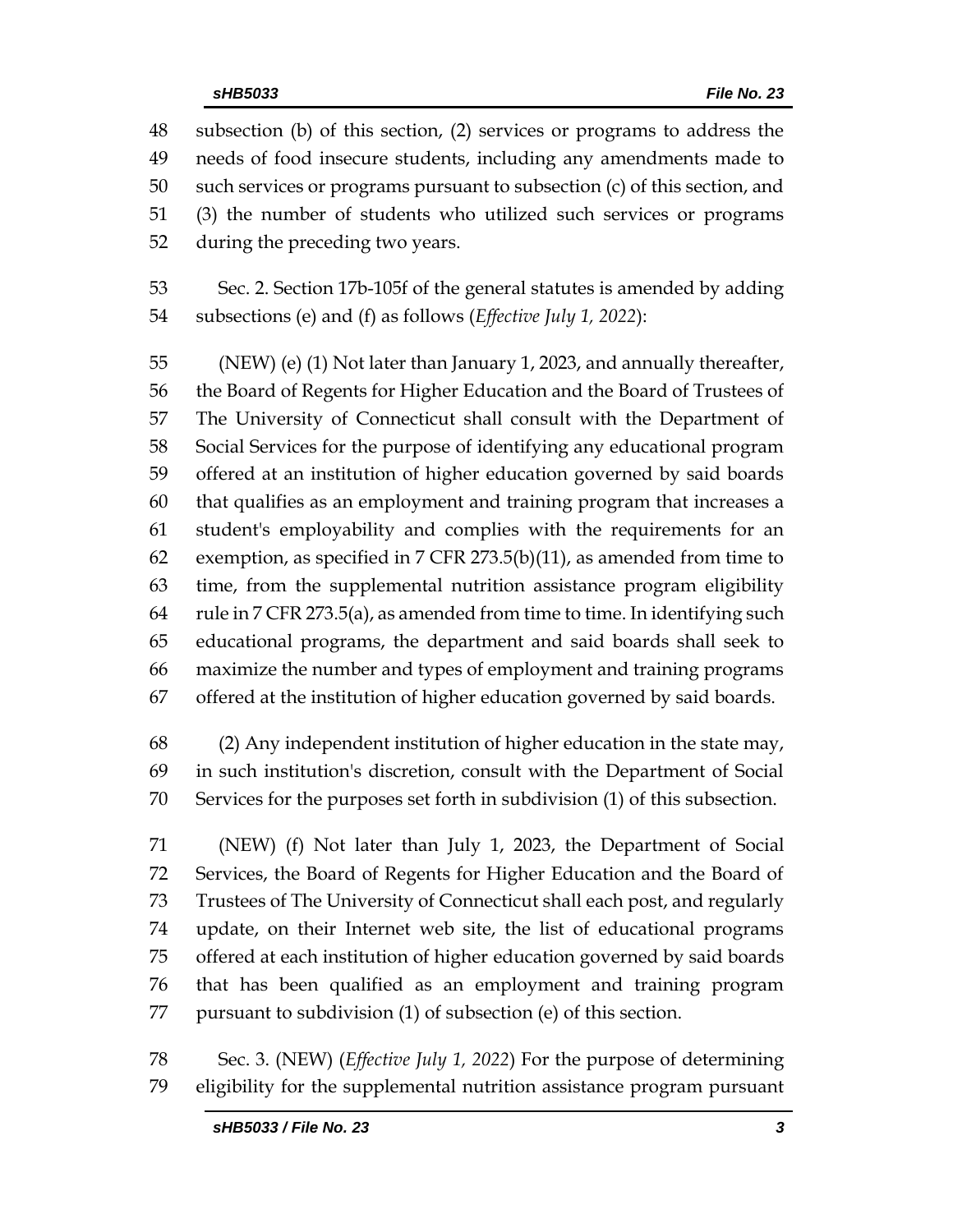to the federal Food and Nutrition Act of 2008, as amended from time to time, the Department of Social Services, to the extent permitted under federal law, shall consider any student enrolled in an institution of higher education in the state to be participating in a state or federally financed work-study program if such student receives approval of work-study as part of a financial aid package to attend such institution of higher education, regardless of whether such student has received his or her work-study program assignment.

 Sec. 4. (NEW) (*Effective July 1, 2022*) Each public institution of higher education shall notify students regarding the supplemental nutrition assistance program pursuant to the federal Food and Nutrition Act of 2008, as amended from time to time, including, but not limited to, (1) the qualification requirements for such program, (2) the application procedure for such program, and (3) where to obtain assistance in completing an application for such program.

This act shall take effect as follows and shall amend the following sections: Section 1 *July 1, 2022* New section Sec. 2 *July 1, 2022* 17b-105f Sec. 3 *July 1, 2022* New section Sec. 4 *July 1, 2022* New section

### *Statement of Legislative Commissioners:*

In Section 1(a), the definition of "fruit and vegetable incentive program" was added for clarity; in Section 1(c), "amend any existing or establish new services and programs" was changed to "amend any existing services or programs or establish a new service or program" for clarity; in Section 1(c)(1) "if applicable" was changed to "if such programs are applicable" for clarity; in Section  $1(c)(3)$ , "extra" was changed to "additional" for consistency; throughout the bill, "services and programs" was changed to "service or program" for consistency; and in Section 2, "which" was changed to "that" for consistency.

*HED Joint Favorable Subst.*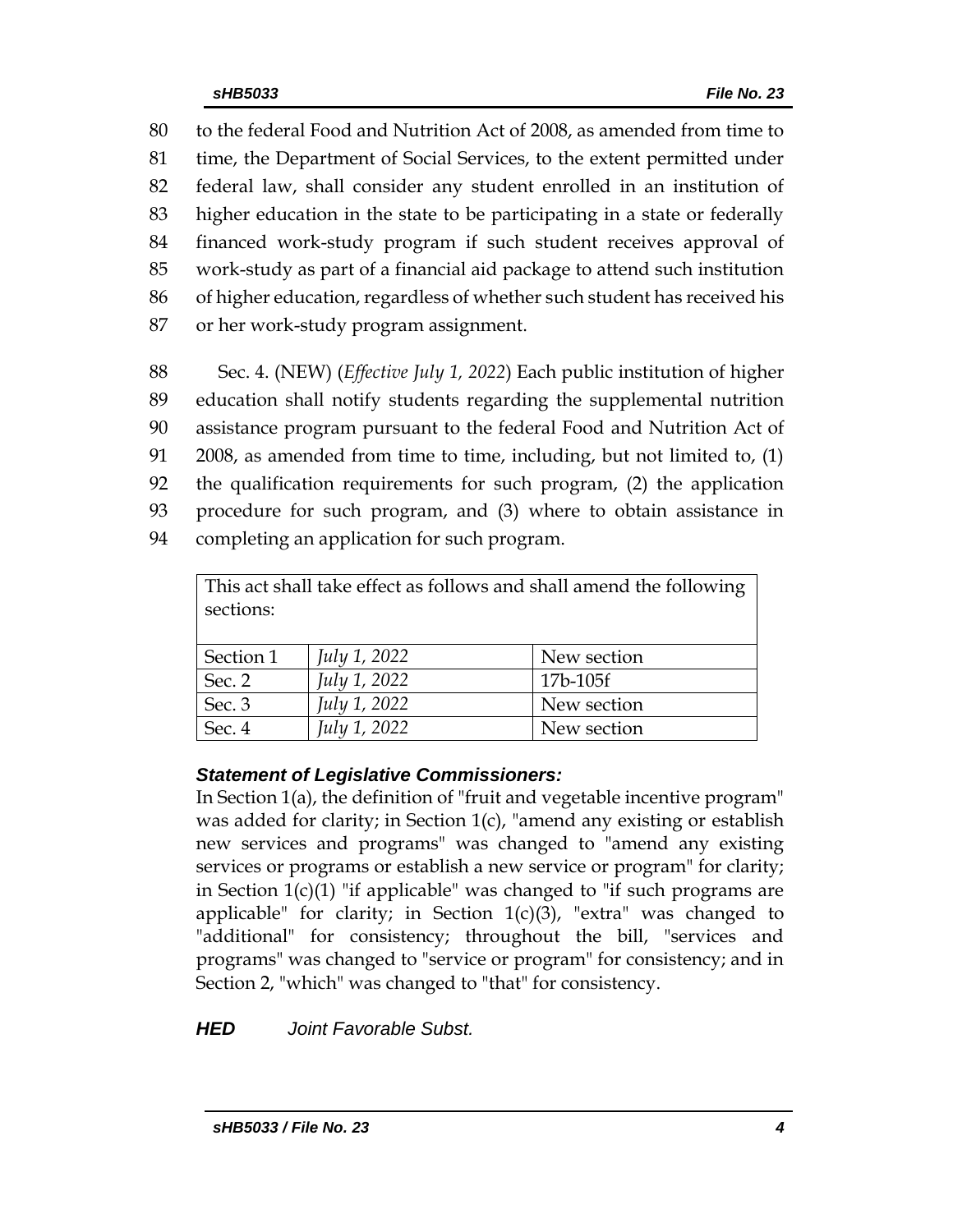*The following Fiscal Impact Statement and Bill Analysis are prepared for the benefit of the members of the General Assembly, solely for purposes of information, summarization and explanation and do not represent the intent of the General Assembly or either chamber thereof for any purpose. In general,*  fiscal impacts are based upon a variety of informational sources, including the analyst's professional *knowledge. Whenever applicable, agency data is consulted as part of the analysis, however final products do not necessarily reflect an assessment from any specific department.*

#### *OFA Fiscal Note*

*State Impact:* None

*Municipal Impact:* None

#### *Explanation*

The bill results in no fiscal impact to the constituent units because the units have sufficient expertise and resources to carry out the survey, reporting, program, and other activities required by the bill.

In addition, the bill is not anticipated to result in a fiscal impact to the Department of Social Services (DSS) associated with the consideration of work-study requirements for purposes of Supplemental Nutrition Assistance Program (SNAP) eligibility for students. The bill's change (from eligibility based on participation in a work-study program to approval for one) conforms to current practice as allowed under the Consolidated Appropriations Act of 2021, for the duration of the public health emergency. SNAP benefits are federally funded and the provision of such is subject to federal regulations.

#### *The Out Years*

*State Impact:* None *Municipal Impact:* None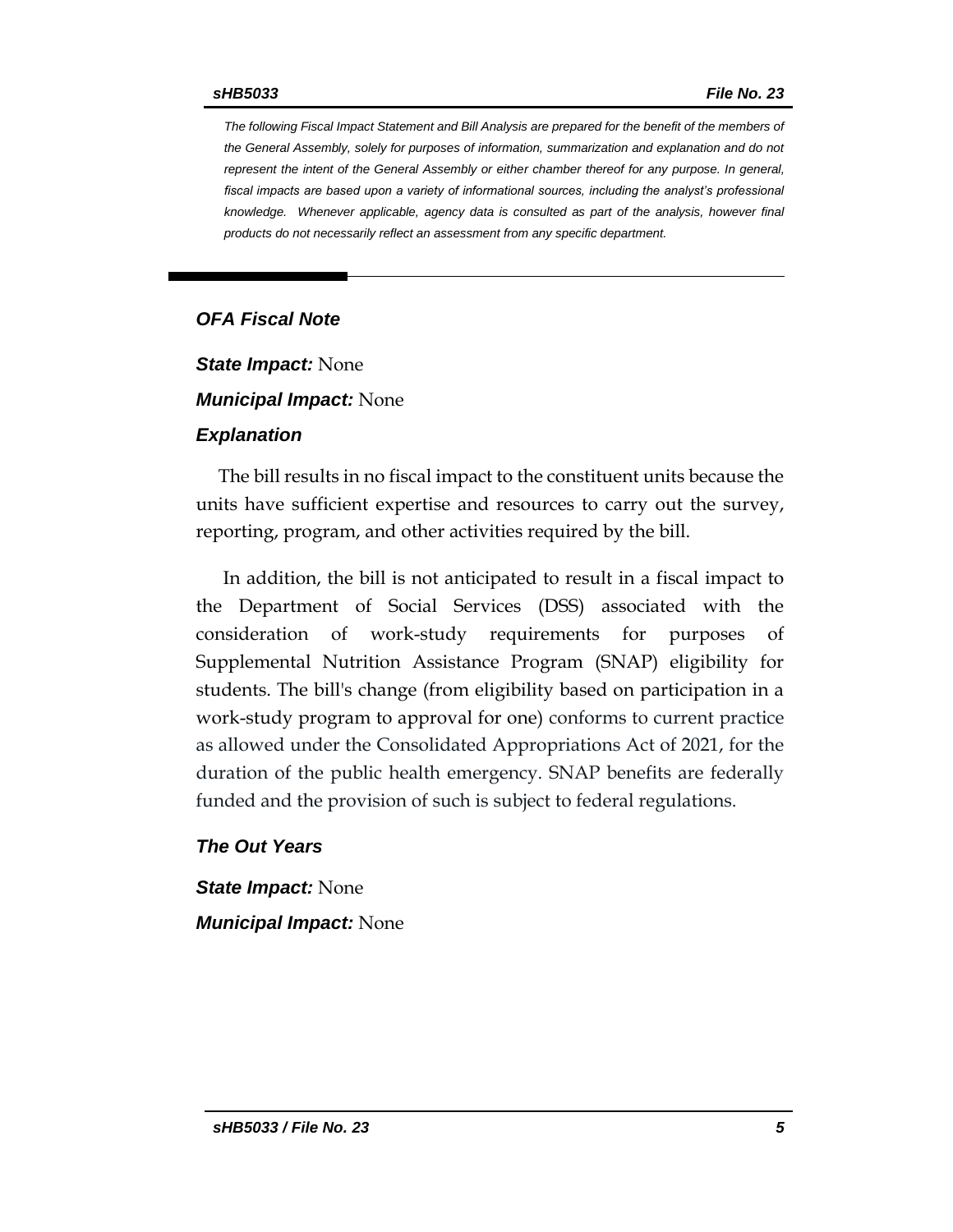## **OLR Bill Analysis sHB 5033**

## *AN ACT ADDRESSING THE NEEDS OF FOOD-INSECURE STUDENTS AT PUBLIC INSTITUTIONS OF HIGHER EDUCATION.*

### **SUMMARY**

This bill establishes various requirements to assess and address food insecurity for the state's public college and university students. It defines "food insecurity" or "food insecure" as the lack of financial resources needed to consistently access enough food for an active and healthy life.

Specifically, the bill requires public colleges and universities to do the following:

- 1. starting by March 1, 2023, biennially administer a survey to enrolled students to collect data on student food insecurity and the causes and reasons for it;
- 2. starting by October 1, 2023, biennially evaluate their services and programs addressing the needs of food-insecure students and, based on the survey results, amend any existing services and programs or establish a new service or program to address these students' needs;
- 3. starting by January 1, 2024, biennially report to the Higher Education and Employment Advancement Committee on the (a) survey results; (b) food insecurity services and programs offered, including any changes made based on the survey results; and (c) number of students who used the services and programs in the preceding two years; and
- 4. notify students about eligibility requirements for Supplemental Nutrition Assistance Program (SNAP) benefits.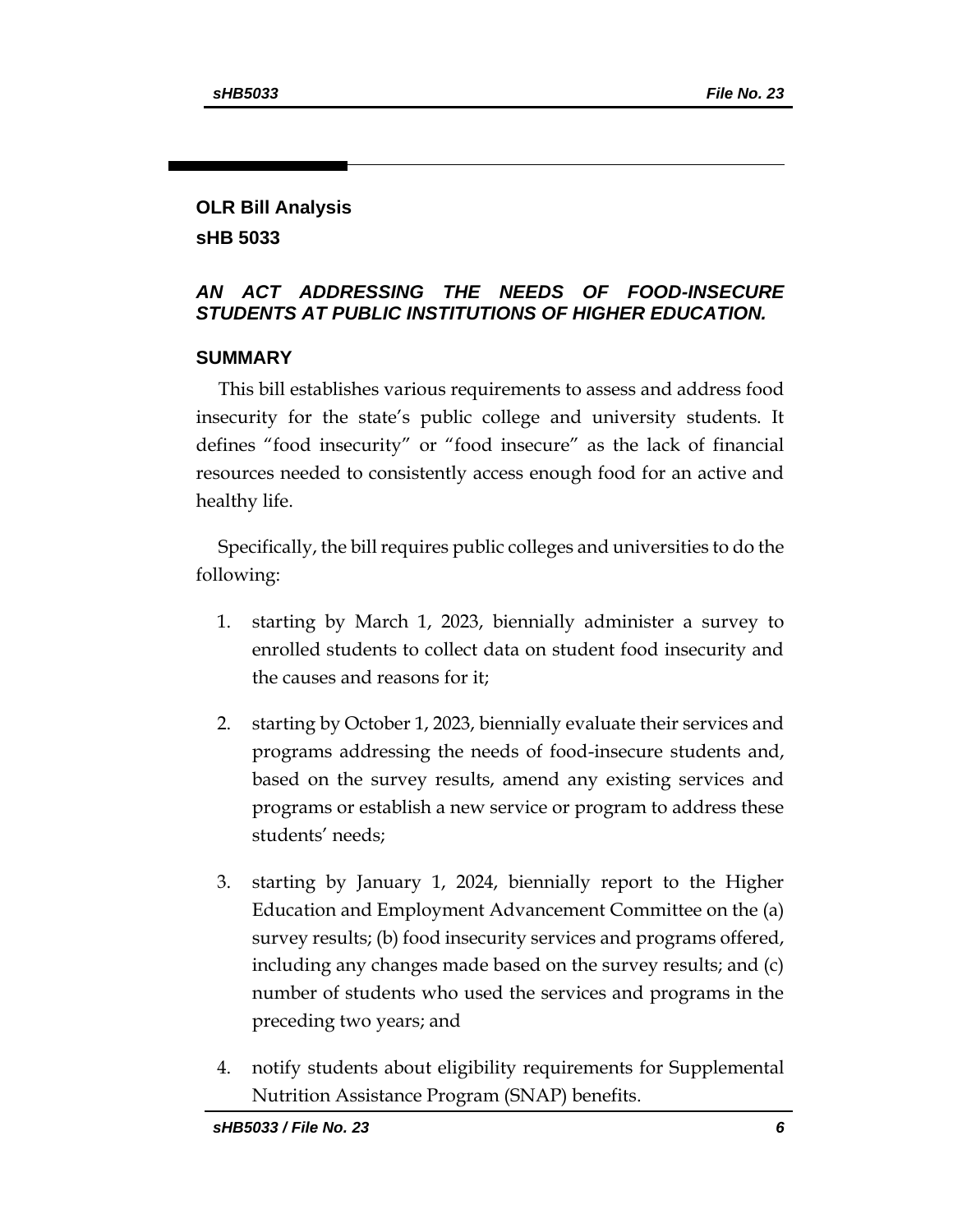The bill requires the Board of Regents for Higher Education (BOR) and UConn Board of Trustees (BOT) to annually consult with the Department of Social Services (DSS) to identify and maximize the number of work-study programs they offer that qualify as an employment and training program for purposes of SNAP.

Lastly, the bill requires DSS, when determining SNAP eligibility and to the extent allowed by federal law (7 C.F.R. § 273.5), to consider a state public college or university student to be participating in a state or federally financed work-study program as soon as the enrolled student is approved for the program as part of their financial aid package, regardless of whether the student has received his or work-study program assignment yet. Under federal law, a student is eligible to receive SNAP benefits if they are actively participating in a state or federal funded work-study program (see BACKGROUND).

EFFECTIVE DATE: July 1, 2022

#### **§ 1 — FOOD INSECURITY SURVEY**

Under the bill, the survey administered by each public college and university must include questions about a student's (1) demographic background, including age, race, ethnicity, gender identity, marital status, income, education, and employment; (2) specific barriers to food access; and (3) awareness or use of community or institutional resources to address food insecurity and barriers to accessing these resources.

Under the bill, the services or programs that public colleges and universities establish or modify to address student food insecurity may include the following:

- 1. giving assistance and support for students to enroll in SNAP or any other state or federal nutrition assistance or financial aid program, including programs for families, if applicable;
- 2. providing low-cost food or meal plan options on campus;
- 3. allowing students additional meals through extra card swipes on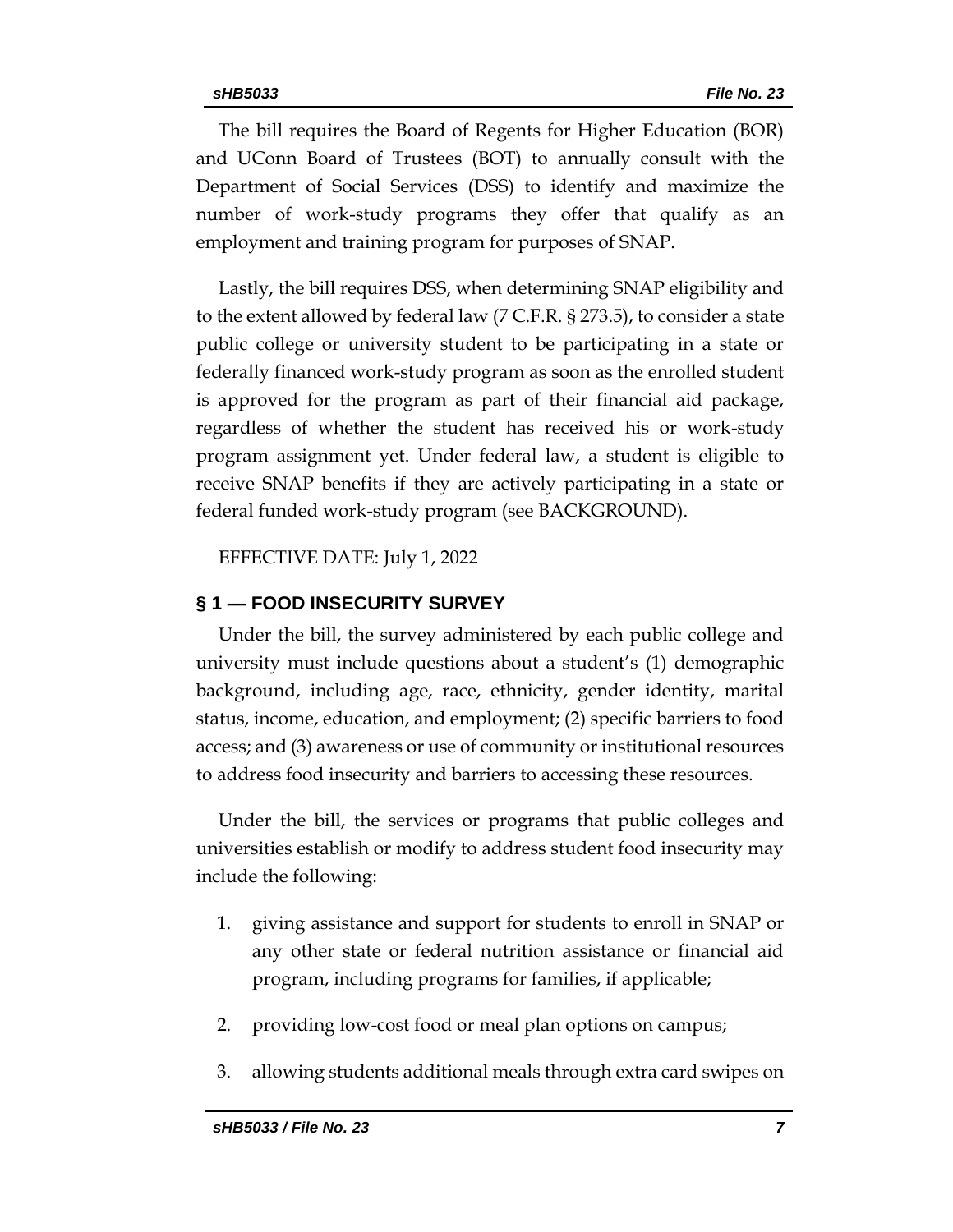meal plans;

- 4. providing financial assistance or other financial student aid;
- 5. establishing or expanding on-campus food pantries; and
- 6. starting a fruit and vegetable incentive program or making one available through an agreement with a local nonprofit or government agency.

Under the bill, a "fruit and vegetable incentive program" is a program that offers participants matching funds to purchase fruits and vegetables in any increment relative to their cost.

The bill requires services and programs amended or established based on survey results to set a goal of serving at least 10% of the students identified in the survey as being food insecure.

#### **§§ 2 - 4 — SNAP ELIGIBILITY FOR PUBLIC COLLEGE AND UNIVERSITY STUDENTS**

By January 1, 2023, the bill requires BOR and BOT to consult with DSS to (1) identify any of their offered educational programs that would increase a student's employability and qualify as an employment and training program under SNAP student eligibility requirements (see BACKGROUND) and (2) maximize the number and types of these programs offered. BOR, BOT, and DSS must also post and regularly update the list of these qualified programs offered at each institution under their governance on their respective websites. The bill allows any of the state's public colleges and universities to consult with DSS to identify these programs.

The bill requires each public higher education institution to notify students regarding SNAP and include in the notification (1) program eligibility requirements, (2) the program application process, and (3) information on assistance in completing the program application.